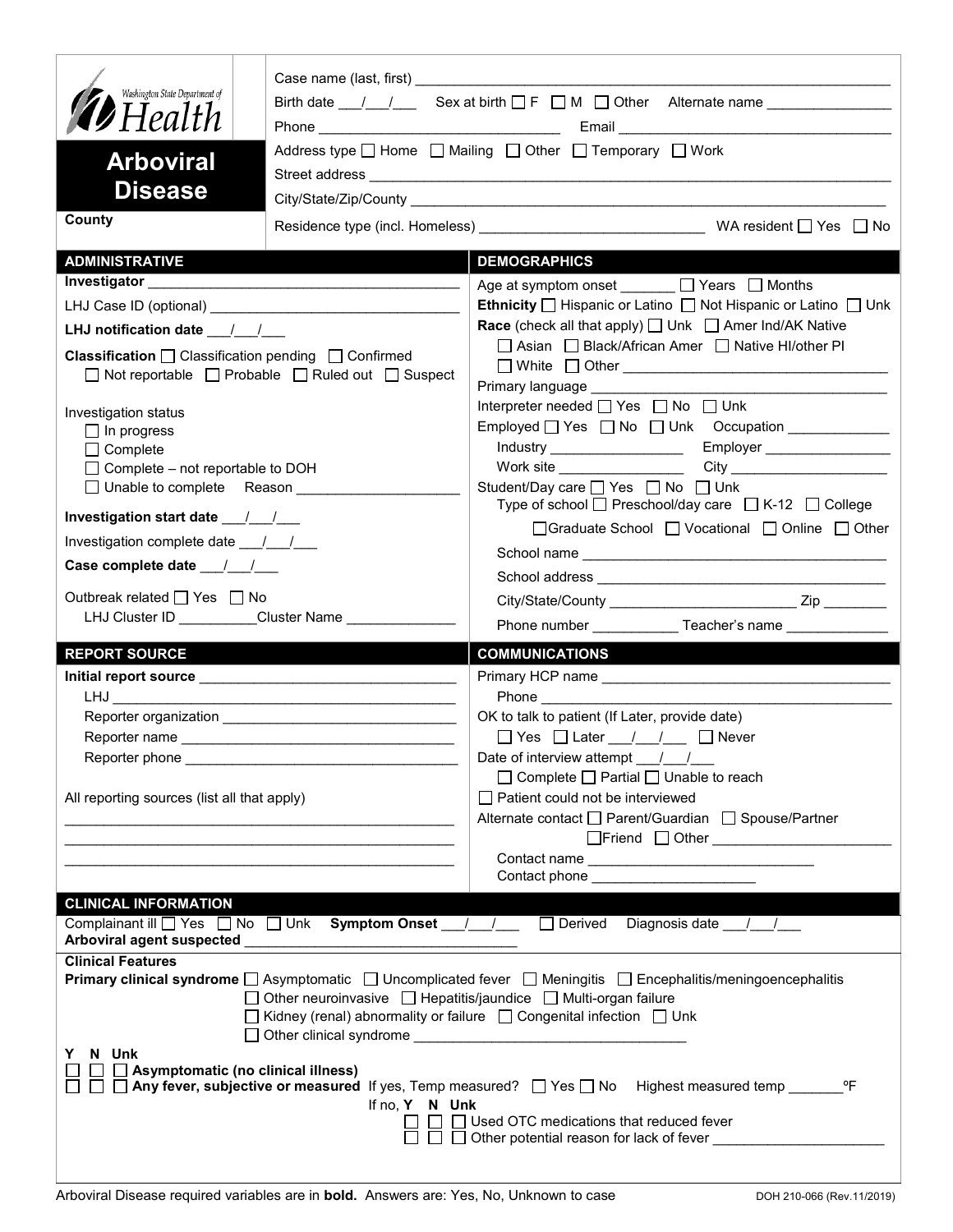| Y<br>N Unk                                                                               |  |
|------------------------------------------------------------------------------------------|--|
| <b>Chills or rigors</b>                                                                  |  |
| Rash                                                                                     |  |
| Headache                                                                                 |  |
| _l Fatigue<br>I Malaise                                                                  |  |
| Conjunctivitis                                                                           |  |
| <b>Nausea</b>                                                                            |  |
| $\Box$ Vomiting                                                                          |  |
| $\Box$ Diarrhea (3 or more loose stools within a 24 hour period)                         |  |
| $\Box$ Myalgia (muscle aches or pain)                                                    |  |
| <b>∆Arthralgia (joint pain)</b>                                                          |  |
| l Arthritis                                                                              |  |
| $\Box$ Abdominal pain or tenderness                                                      |  |
| $\Box$ Retro-orbital pain                                                                |  |
| $\Box$ Nuchal rigidity (stiff neck)                                                      |  |
| $\Box$ Photophobia (eyes sensitive to light)                                             |  |
| Y<br>N Unk<br>l Neuroinvasive illness                                                    |  |
| <b>Paresis</b>                                                                           |  |
| Abnormal reflexes                                                                        |  |
| Acute flaccid paralysis                                                                  |  |
| $\Box$ Altered mental status                                                             |  |
| l Ataxia                                                                                 |  |
| $\Box$ Limb weakness (documented by HCP)                                                 |  |
| $\Box$ Nerve palsies                                                                     |  |
| $\Box$ Peripheral neuritis                                                               |  |
| $\Box$ Peripheral demyelinating neuropathy                                               |  |
| $\Box$ Parkinsonism or cogwheel rigidity                                                 |  |
| Sensory deficit                                                                          |  |
| Seizure new with disease                                                                 |  |
| $\Box$ Encephalitis / meningoencephalitis                                                |  |
| $\Box$ Myelitis<br>$\mathbf{1}$<br><b>Guillain-Barre syndrome</b>                        |  |
|                                                                                          |  |
|                                                                                          |  |
| $\Box$ Other neuroinvasive                                                               |  |
| Y<br>N Unk                                                                               |  |
| <b>Hemorrhagic signs</b>                                                                 |  |
| Blood in vomitus, stool, urine                                                           |  |
| Epistaxis (nose bleed)<br>Gum bleeding                                                   |  |
| Petechiae                                                                                |  |
| Positive tourniquet test                                                                 |  |
| Positive urinalysis                                                                      |  |
| Purpura/ecchymosis                                                                       |  |
| Vaginal Bleeding                                                                         |  |
| Other                                                                                    |  |
| Plasma leakage or pleural effusion or ascites                                            |  |
| Jaundice or hepatitis                                                                    |  |
| <b>Myocarditis</b>                                                                       |  |
| Shock syndrome (hypotension, clammy skin, rapid pulse)                                   |  |
| $\Box$ Any complication                                                                  |  |
| More likely diagnosis or clinical explanation __________________________________         |  |
| □ Previous flavivirus infection (e.g., dengue, SLE)                                      |  |
|                                                                                          |  |
| Dengue Only                                                                              |  |
| N Unk                                                                                    |  |
| $\Box$ Extravascular fluid accumulation (e.g., pleural or pericardial effusion, ascites) |  |
| With respiratory distress<br>$\perp$                                                     |  |
| Hypovolemic shock with respiratory distress                                              |  |
| $\Box$ Hepatomegaly (liver enlargement >2 centimeters)                                   |  |
| <b>Persistent vomiting</b>                                                               |  |
| Severe bleeding from gastrointestinal tract or vagina                                    |  |
| Severe organ involvement                                                                 |  |
| Multiple organ failure                                                                   |  |
| Kidney (renal) abnormality or failure                                                    |  |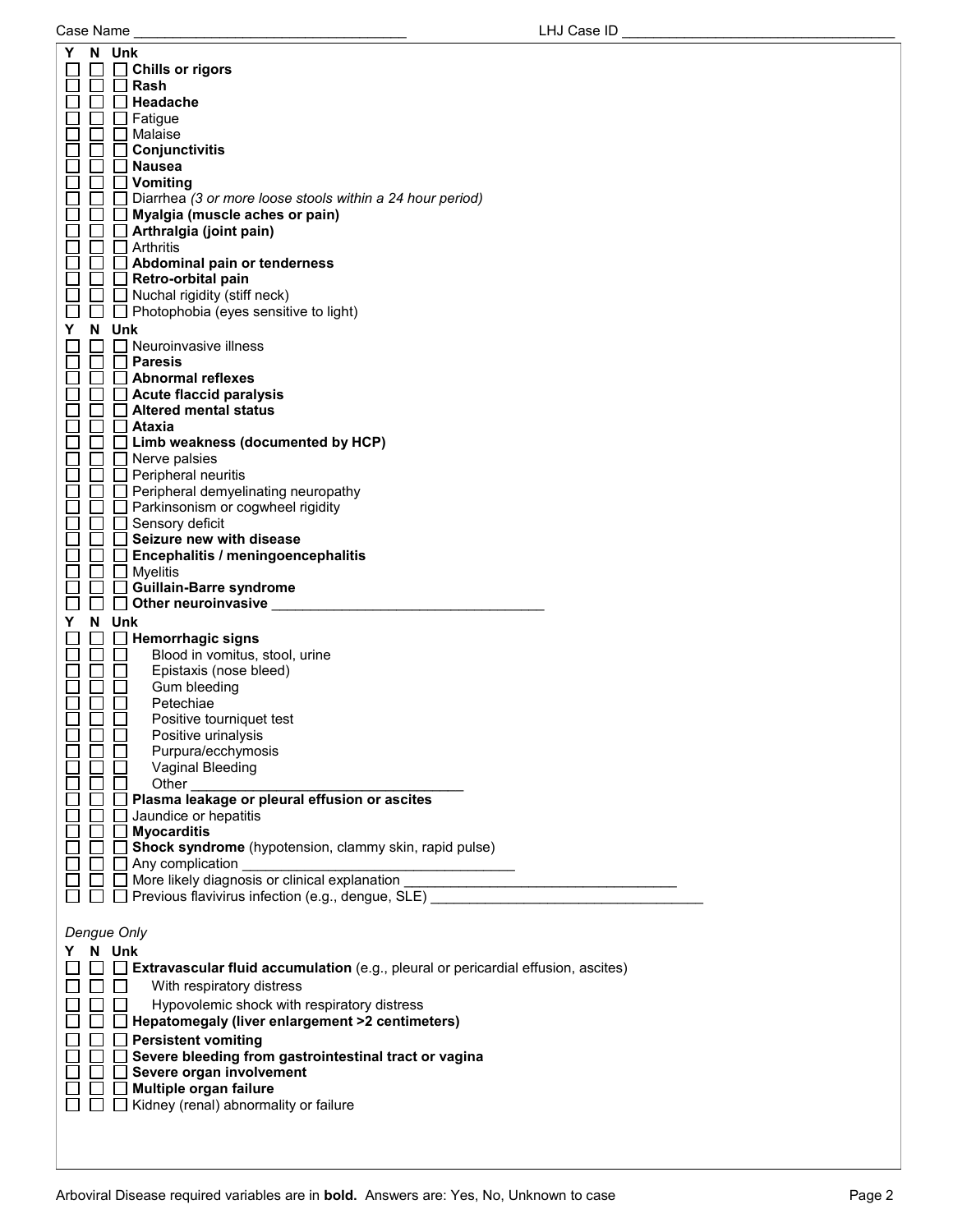| LHJ Case ID<br>Case Name                                                                              |                                       |  |  |  |
|-------------------------------------------------------------------------------------------------------|---------------------------------------|--|--|--|
| Infant Only                                                                                           |                                       |  |  |  |
| N Unk<br>Y.                                                                                           |                                       |  |  |  |
| □ Congenital abnormalities                                                                            |                                       |  |  |  |
| Microcephaly at birth                                                                                 |                                       |  |  |  |
| <b>Intracranial calcifications</b>                                                                    |                                       |  |  |  |
| Clubfoot or multiple joint contractures                                                               |                                       |  |  |  |
| Structural brain or eye abnormalities                                                                 |                                       |  |  |  |
| Other congenital CNS abnormalities                                                                    |                                       |  |  |  |
| <b>Predisposing Conditions</b>                                                                        |                                       |  |  |  |
| N Unk<br>Y.                                                                                           |                                       |  |  |  |
| $\Box$ Alcoholism                                                                                     |                                       |  |  |  |
| □ Asthma/reactive airway disease                                                                      |                                       |  |  |  |
| Bone marrow transplant                                                                                |                                       |  |  |  |
| Chronic heart disease                                                                                 |                                       |  |  |  |
| Chronic kidney disease                                                                                |                                       |  |  |  |
| Chronic liver disease                                                                                 |                                       |  |  |  |
| Chronic obstructive lung disease                                                                      |                                       |  |  |  |
| Diabetes mellitus                                                                                     |                                       |  |  |  |
| $\mathbf{L}$<br>Heart attack                                                                          |                                       |  |  |  |
| High blood pressure                                                                                   |                                       |  |  |  |
| Hyperlipidemia                                                                                        |                                       |  |  |  |
| Immunosuppressive therapy or condition, or disease                                                    |                                       |  |  |  |
| Obesity                                                                                               |                                       |  |  |  |
| Organ transplant                                                                                      |                                       |  |  |  |
| Sickle cell disease                                                                                   |                                       |  |  |  |
| Stroke                                                                                                |                                       |  |  |  |
| Thyroid disease                                                                                       |                                       |  |  |  |
| <b>Hospitalization</b>                                                                                |                                       |  |  |  |
| N Unk<br>Y.                                                                                           |                                       |  |  |  |
| $\Box~\Box$ Hospitalized at least overnight for this illness $~\,$ Facility name $\_$                 |                                       |  |  |  |
| Hospital admission date __/__/___ Discharge __/__/___ HRN                                             |                                       |  |  |  |
| Admitted to ICU Date admitted to ICU / /                                                              | Date discharged from ICU / /          |  |  |  |
| Mechanical ventilation or intubation required                                                         |                                       |  |  |  |
| Still hospitalized As of / /                                                                          |                                       |  |  |  |
|                                                                                                       |                                       |  |  |  |
| N Unk<br>Y                                                                                            |                                       |  |  |  |
| Died of this illness<br>Death date 1.1 Please fill in the death date information on the Person Screen |                                       |  |  |  |
| Autopsy performed                                                                                     |                                       |  |  |  |
| Death certificate lists disease as a cause of death or a significant contributing condition           |                                       |  |  |  |
| Pregnancy                                                                                             |                                       |  |  |  |
| Pregnancy status at time of symptom onset                                                             |                                       |  |  |  |
| □ Pregnant (Estimated) delivery date __/__/___ Weeks pregnant at any symptom onset ______             |                                       |  |  |  |
| OB name, phone, address                                                                               |                                       |  |  |  |
| Outcome of pregnancy <u>Still</u> pregnant □ Fetal death (miscarriage or stillbirth) □ Abortion       |                                       |  |  |  |
| Other                                                                                                 |                                       |  |  |  |
|                                                                                                       |                                       |  |  |  |
| Delivery method <u>U</u> Vaginal □ C-section □ Unk                                                    |                                       |  |  |  |
| □ Postpartum (Estimated) delivery date ___/___/___                                                    |                                       |  |  |  |
| OB name, phone, address                                                                               |                                       |  |  |  |
| Outcome of pregnancy Fetal death (miscarriage or stillbirth) Abortion                                 |                                       |  |  |  |
| Other<br>$\mathsf{L}$                                                                                 |                                       |  |  |  |
| Delivered – full term $\Box$ Delivered – preemie $\Box$ Delivered – Unk                               |                                       |  |  |  |
| Delivery method [ Vaginal [ C-section [ Unk                                                           |                                       |  |  |  |
| Neither pregnant nor postpartum $\Box$ Unk                                                            |                                       |  |  |  |
| <b>Vaccination</b>                                                                                    |                                       |  |  |  |
| Y N Unk                                                                                               |                                       |  |  |  |
| $\Box$ $\Box$ Japanese encephalitis or yellow fever vaccine in past                                   |                                       |  |  |  |
| Vaccine information available $\Box$ Yes $\Box$ No                                                    |                                       |  |  |  |
|                                                                                                       |                                       |  |  |  |
|                                                                                                       |                                       |  |  |  |
|                                                                                                       |                                       |  |  |  |
| <b>Clinical testing</b>                                                                               |                                       |  |  |  |
| Y N Unk                                                                                               |                                       |  |  |  |
| $\Box$ $\Box$ CSF obtained                                                                            |                                       |  |  |  |
| $\Box$<br>Abnormal CSF profile                                                                        |                                       |  |  |  |
| Percent lymphocytes ________________                                                                  | Percent neutrophils _________________ |  |  |  |
| Glucose ________________                                                                              | While blood cells __________________  |  |  |  |
| Red blood cells _______________________<br>Protein ________________                                   |                                       |  |  |  |

I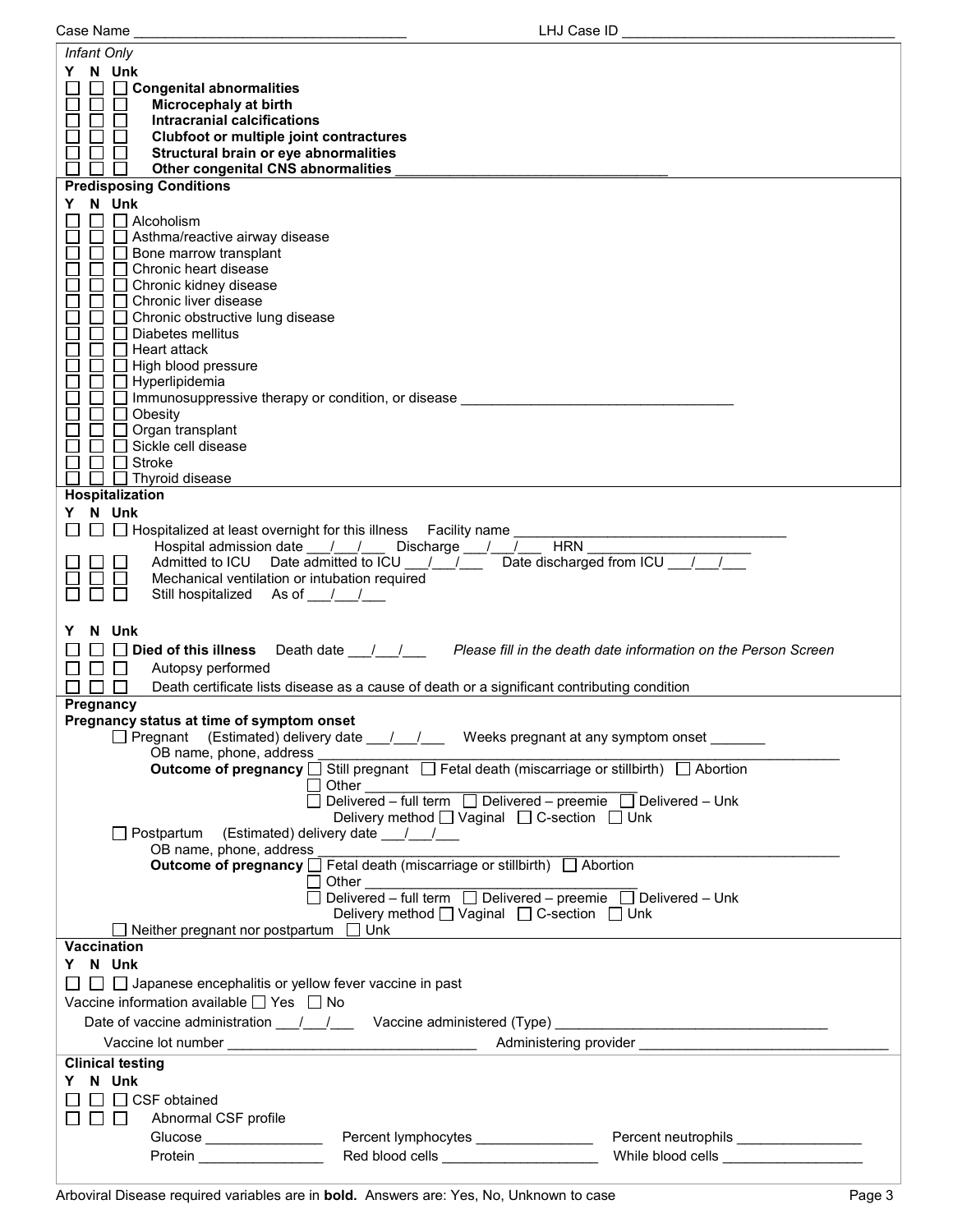| Case Name                                                                                                                                                                                                                                                                                                                                                                                                                                                                                                                                                                                                                                                                                                                                                                                                                                                                                                                                                                                                                                                                                                                                                                                                                                                                                                                                                                                                                                                                                                                                                                                 |                                                                                                                                                                                                                               | LHJ Case ID                                                                                                                                                                                                                    |                                                                                                                                                                                                                               |  |  |
|-------------------------------------------------------------------------------------------------------------------------------------------------------------------------------------------------------------------------------------------------------------------------------------------------------------------------------------------------------------------------------------------------------------------------------------------------------------------------------------------------------------------------------------------------------------------------------------------------------------------------------------------------------------------------------------------------------------------------------------------------------------------------------------------------------------------------------------------------------------------------------------------------------------------------------------------------------------------------------------------------------------------------------------------------------------------------------------------------------------------------------------------------------------------------------------------------------------------------------------------------------------------------------------------------------------------------------------------------------------------------------------------------------------------------------------------------------------------------------------------------------------------------------------------------------------------------------------------|-------------------------------------------------------------------------------------------------------------------------------------------------------------------------------------------------------------------------------|--------------------------------------------------------------------------------------------------------------------------------------------------------------------------------------------------------------------------------|-------------------------------------------------------------------------------------------------------------------------------------------------------------------------------------------------------------------------------|--|--|
| N Unk<br>Y.<br>$\Box$ Pleocytosis (CSF)<br>$\Box$ Thrombocytopenia Thrombocytopenia defined as platelets < 100,000 /mm^3                                                                                                                                                                                                                                                                                                                                                                                                                                                                                                                                                                                                                                                                                                                                                                                                                                                                                                                                                                                                                                                                                                                                                                                                                                                                                                                                                                                                                                                                  |                                                                                                                                                                                                                               |                                                                                                                                                                                                                                |                                                                                                                                                                                                                               |  |  |
| Dengue Only<br>Y N Unk<br>$\Box$ $\Box$ Leukopenia Leukopenia defined as total white blood cell count < 5,000/mm3<br>□ □ □ Increasing hematocrit concurrent with rapid decrease in platelet count<br>□ □ Elevated liver transaminases (AST or ALT ≥ 1,000 per liter)<br>$\perp$<br>RISK AND RESPONSE (Ask about exposures 2-15 days before symptom onset. For Powassan virus, use 4-30 days.)                                                                                                                                                                                                                                                                                                                                                                                                                                                                                                                                                                                                                                                                                                                                                                                                                                                                                                                                                                                                                                                                                                                                                                                             |                                                                                                                                                                                                                               |                                                                                                                                                                                                                                |                                                                                                                                                                                                                               |  |  |
| <b>Travel</b>                                                                                                                                                                                                                                                                                                                                                                                                                                                                                                                                                                                                                                                                                                                                                                                                                                                                                                                                                                                                                                                                                                                                                                                                                                                                                                                                                                                                                                                                                                                                                                             |                                                                                                                                                                                                                               |                                                                                                                                                                                                                                |                                                                                                                                                                                                                               |  |  |
|                                                                                                                                                                                                                                                                                                                                                                                                                                                                                                                                                                                                                                                                                                                                                                                                                                                                                                                                                                                                                                                                                                                                                                                                                                                                                                                                                                                                                                                                                                                                                                                           | Setting 1                                                                                                                                                                                                                     | Setting 2                                                                                                                                                                                                                      | Setting 3                                                                                                                                                                                                                     |  |  |
| Travel out of:                                                                                                                                                                                                                                                                                                                                                                                                                                                                                                                                                                                                                                                                                                                                                                                                                                                                                                                                                                                                                                                                                                                                                                                                                                                                                                                                                                                                                                                                                                                                                                            | $\Box$ County/City __________________                                                                                                                                                                                         | County/City ___________________                                                                                                                                                                                                | County/City<br>$\blacksquare$                                                                                                                                                                                                 |  |  |
|                                                                                                                                                                                                                                                                                                                                                                                                                                                                                                                                                                                                                                                                                                                                                                                                                                                                                                                                                                                                                                                                                                                                                                                                                                                                                                                                                                                                                                                                                                                                                                                           | State _________________________                                                                                                                                                                                               |                                                                                                                                                                                                                                | $\Box$                                                                                                                                                                                                                        |  |  |
|                                                                                                                                                                                                                                                                                                                                                                                                                                                                                                                                                                                                                                                                                                                                                                                                                                                                                                                                                                                                                                                                                                                                                                                                                                                                                                                                                                                                                                                                                                                                                                                           |                                                                                                                                                                                                                               | Country __________________                                                                                                                                                                                                     |                                                                                                                                                                                                                               |  |  |
|                                                                                                                                                                                                                                                                                                                                                                                                                                                                                                                                                                                                                                                                                                                                                                                                                                                                                                                                                                                                                                                                                                                                                                                                                                                                                                                                                                                                                                                                                                                                                                                           | Other and the contract of the contract of the contract of the contract of the contract of the contract of the contract of the contract of the contract of the contract of the contract of the contract of the contract of the | Other and the control of the control of the control of the control of the control of the control of the control of the control of the control of the control of the control of the control of the control of the control of th | Other and the contract of the contract of the contract of the contract of the contract of the contract of the contract of the contract of the contract of the contract of the contract of the contract of the contract of the |  |  |
| Destination name                                                                                                                                                                                                                                                                                                                                                                                                                                                                                                                                                                                                                                                                                                                                                                                                                                                                                                                                                                                                                                                                                                                                                                                                                                                                                                                                                                                                                                                                                                                                                                          |                                                                                                                                                                                                                               |                                                                                                                                                                                                                                |                                                                                                                                                                                                                               |  |  |
| Start and end dates                                                                                                                                                                                                                                                                                                                                                                                                                                                                                                                                                                                                                                                                                                                                                                                                                                                                                                                                                                                                                                                                                                                                                                                                                                                                                                                                                                                                                                                                                                                                                                       | $\frac{1}{2}$<br>$\frac{1}{2}$ to $\frac{1}{2}$<br>$\sqrt{ }$                                                                                                                                                                 | $\frac{1}{2}$<br>$\sqrt{2}$<br>$\prime$<br>to $\overline{\phantom{a}}$                                                                                                                                                         | $\sqrt{ }$<br>$\sqrt{ }$<br>to                                                                                                                                                                                                |  |  |
| Dengue Only<br>Y N Unk<br>$\Box~\Box~\Box$ During the previous two weeks prior to onset of fever, travel to a dengue endemic country or presence in a<br>location experiencing an ongoing dengue outbreak<br><b>Risk and Exposure Information</b>                                                                                                                                                                                                                                                                                                                                                                                                                                                                                                                                                                                                                                                                                                                                                                                                                                                                                                                                                                                                                                                                                                                                                                                                                                                                                                                                         |                                                                                                                                                                                                                               |                                                                                                                                                                                                                                |                                                                                                                                                                                                                               |  |  |
| Y N Unk<br>$\Box$ Is case a recent foreign arrival (e.g. immigrant, refugee, adoptee, visitor) Country<br>$\Box$ $\Box$ Does the case know anyone else with similar symptoms or illness III contact's onset date $\Box$<br>Contact setting/relationship to case □ Common Event □ Common meal □ Day care □ Female sexual partner<br>$\Box$ Male sexual partner $\Box$ Friend $\Box$ Household contact $\Box$ Workplace<br>$\Box$ Travel contact $\Box$ Other<br>□ Outdoor or recreational activities (e.g., lawn mowing, gardening, hunting, hiking, camping, sports, yard work)<br>Activity □ Outdoor recreation □ Cabin □ Hunting □ Lawn mowing □ Other _________________<br>□ Insect bite Date of exposure <u>/ /</u><br>Type $\Box$ Tick $\Box$ Mosquito $\overline{\Box}$ Flea $\overline{\Box}$ Louse $\Box$ Deer fly $\Box$ Other<br>Location of exposure □ Multiple exposures □ Other country □ Other state □ Unk □ WA county<br>Specify location<br>Blood transfusion or blood products (e.g., IG, factor concentrates) recipient Date 11<br>$\Box$<br>Organ or tissue transplant recipient Date __/_/<br>(Potential) Occupational exposure<br>Lab worker<br>Other Occupation Construction Construction Construction Construction Construction Construction Construction Construction Construction Construction Construction Construction Construction Construction Construction Constructi<br>$\mathbf{L}$<br>Dengue Only<br>□ □ During the previous two weeks prior to onset of fever, association in time and place with a confirmed or probable<br>dengue case<br>Infant Only |                                                                                                                                                                                                                               |                                                                                                                                                                                                                                |                                                                                                                                                                                                                               |  |  |
| $\Box$ Birth mother had symptom(s) consistent with Zika virus disease (e.g. fever, rash, arthralgia, or conjunctivitis)<br>$\Box$ Birth mother had lab evidence of Zika or unspecified flavivirus during pregnancy<br>□ Birth mother lived in or had traveled to endemic area<br>$\Box$ Breast fed<br>$\Box$ Infected in utero                                                                                                                                                                                                                                                                                                                                                                                                                                                                                                                                                                                                                                                                                                                                                                                                                                                                                                                                                                                                                                                                                                                                                                                                                                                            |                                                                                                                                                                                                                               |                                                                                                                                                                                                                                |                                                                                                                                                                                                                               |  |  |
|                                                                                                                                                                                                                                                                                                                                                                                                                                                                                                                                                                                                                                                                                                                                                                                                                                                                                                                                                                                                                                                                                                                                                                                                                                                                                                                                                                                                                                                                                                                                                                                           | $\Box$ No risk factors or likely exposures could be identified                                                                                                                                                                |                                                                                                                                                                                                                                |                                                                                                                                                                                                                               |  |  |
| <b>Exposure and Transmission Summary</b>                                                                                                                                                                                                                                                                                                                                                                                                                                                                                                                                                                                                                                                                                                                                                                                                                                                                                                                                                                                                                                                                                                                                                                                                                                                                                                                                                                                                                                                                                                                                                  |                                                                                                                                                                                                                               |                                                                                                                                                                                                                                |                                                                                                                                                                                                                               |  |  |
| Y N Unk                                                                                                                                                                                                                                                                                                                                                                                                                                                                                                                                                                                                                                                                                                                                                                                                                                                                                                                                                                                                                                                                                                                                                                                                                                                                                                                                                                                                                                                                                                                                                                                   |                                                                                                                                                                                                                               |                                                                                                                                                                                                                                |                                                                                                                                                                                                                               |  |  |
|                                                                                                                                                                                                                                                                                                                                                                                                                                                                                                                                                                                                                                                                                                                                                                                                                                                                                                                                                                                                                                                                                                                                                                                                                                                                                                                                                                                                                                                                                                                                                                                           | $\Box$ Epi-linked to a confirmed case                                                                                                                                                                                         |                                                                                                                                                                                                                                |                                                                                                                                                                                                                               |  |  |
| $\Box$ Sexual contact with person with laboratory confirmed or probable Zika infection                                                                                                                                                                                                                                                                                                                                                                                                                                                                                                                                                                                                                                                                                                                                                                                                                                                                                                                                                                                                                                                                                                                                                                                                                                                                                                                                                                                                                                                                                                    |                                                                                                                                                                                                                               |                                                                                                                                                                                                                                |                                                                                                                                                                                                                               |  |  |
| Likely geographic region of exposure and Washington - county _____________<br>□ Other state _______________                                                                                                                                                                                                                                                                                                                                                                                                                                                                                                                                                                                                                                                                                                                                                                                                                                                                                                                                                                                                                                                                                                                                                                                                                                                                                                                                                                                                                                                                               |                                                                                                                                                                                                                               |                                                                                                                                                                                                                                |                                                                                                                                                                                                                               |  |  |
| <b>International travel related</b> □ During entire exposure period □ During part of exposure period □ No international travel                                                                                                                                                                                                                                                                                                                                                                                                                                                                                                                                                                                                                                                                                                                                                                                                                                                                                                                                                                                                                                                                                                                                                                                                                                                                                                                                                                                                                                                            |                                                                                                                                                                                                                               |                                                                                                                                                                                                                                |                                                                                                                                                                                                                               |  |  |
| Suspected exposure type $\square$ Vectorborne $\square$ Sexual $\square$ Blood products $\square$ Unk $\square$ Other                                                                                                                                                                                                                                                                                                                                                                                                                                                                                                                                                                                                                                                                                                                                                                                                                                                                                                                                                                                                                                                                                                                                                                                                                                                                                                                                                                                                                                                                     |                                                                                                                                                                                                                               |                                                                                                                                                                                                                                |                                                                                                                                                                                                                               |  |  |
| Describe                                                                                                                                                                                                                                                                                                                                                                                                                                                                                                                                                                                                                                                                                                                                                                                                                                                                                                                                                                                                                                                                                                                                                                                                                                                                                                                                                                                                                                                                                                                                                                                  |                                                                                                                                                                                                                               |                                                                                                                                                                                                                                |                                                                                                                                                                                                                               |  |  |